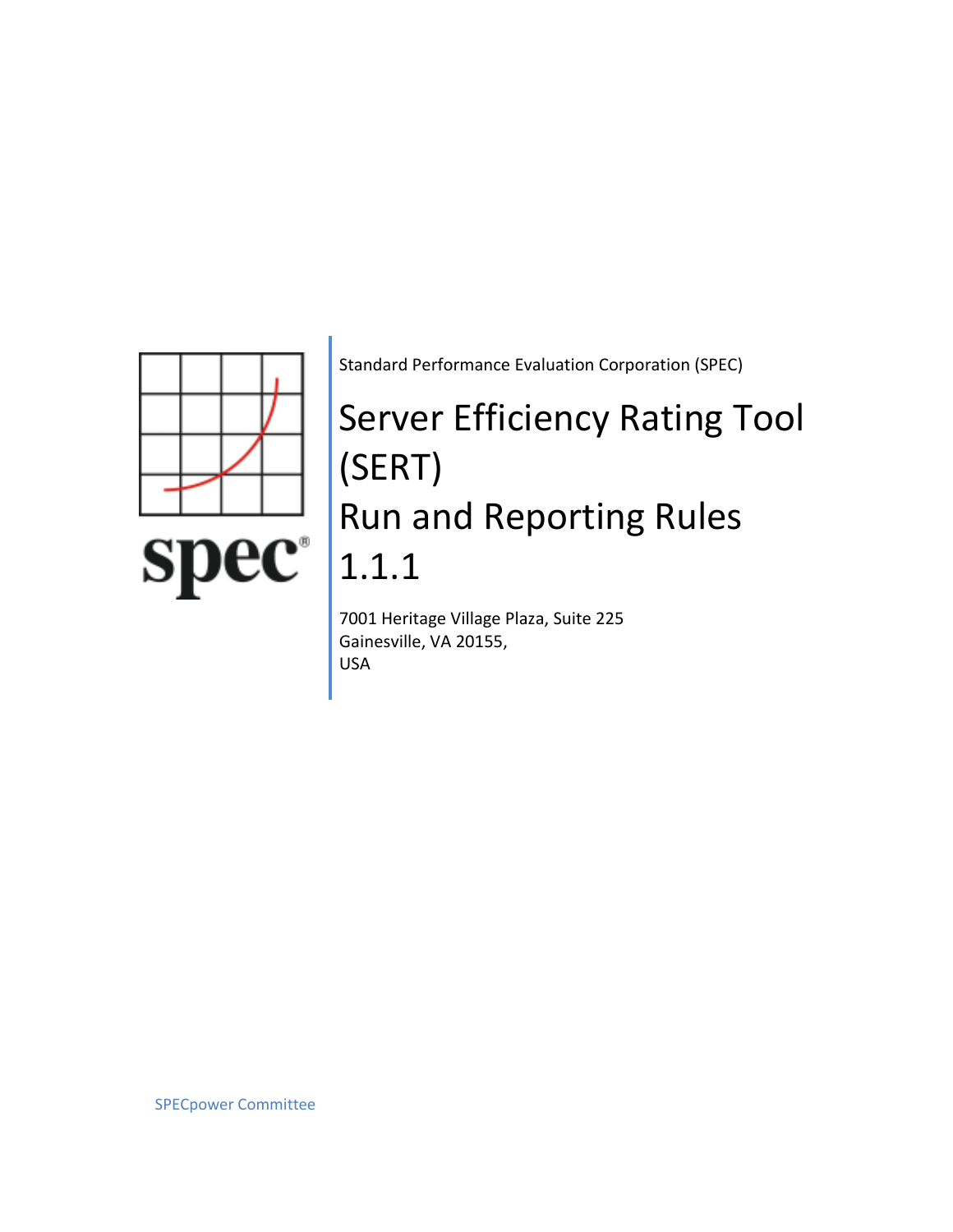# **Table of Contents**

| 1.    |         |  |  |  |
|-------|---------|--|--|--|
| 1.1.  |         |  |  |  |
| 1.2.  | 1.2.1.  |  |  |  |
| 1.3.  |         |  |  |  |
| 1.4.  |         |  |  |  |
| 1.5.  |         |  |  |  |
| 1.6.  |         |  |  |  |
| 1.7.  |         |  |  |  |
| 2.    |         |  |  |  |
| 2.1.  |         |  |  |  |
| 2.2.  |         |  |  |  |
| 2.3.  |         |  |  |  |
| 2.4.  |         |  |  |  |
| 2.5.  |         |  |  |  |
| 2.6.  |         |  |  |  |
|       |         |  |  |  |
| 2.7.  |         |  |  |  |
| 2.8.  |         |  |  |  |
| 2.9.  |         |  |  |  |
|       | 2.9.1.  |  |  |  |
|       | 2.9.2.  |  |  |  |
|       | 2.9.3.  |  |  |  |
|       | 2.9.4.  |  |  |  |
|       | 2.9.5.  |  |  |  |
|       | 2.9.6.  |  |  |  |
|       | 2.9.7.  |  |  |  |
|       | 2.9.8.  |  |  |  |
| 2.10. | 2.10.1. |  |  |  |
| 2.11. |         |  |  |  |
| 2.12. |         |  |  |  |
| 2.13. |         |  |  |  |
|       | 2.13.1. |  |  |  |
|       | 2.13.2. |  |  |  |
|       | 2.13.3. |  |  |  |
|       | 2.13.4. |  |  |  |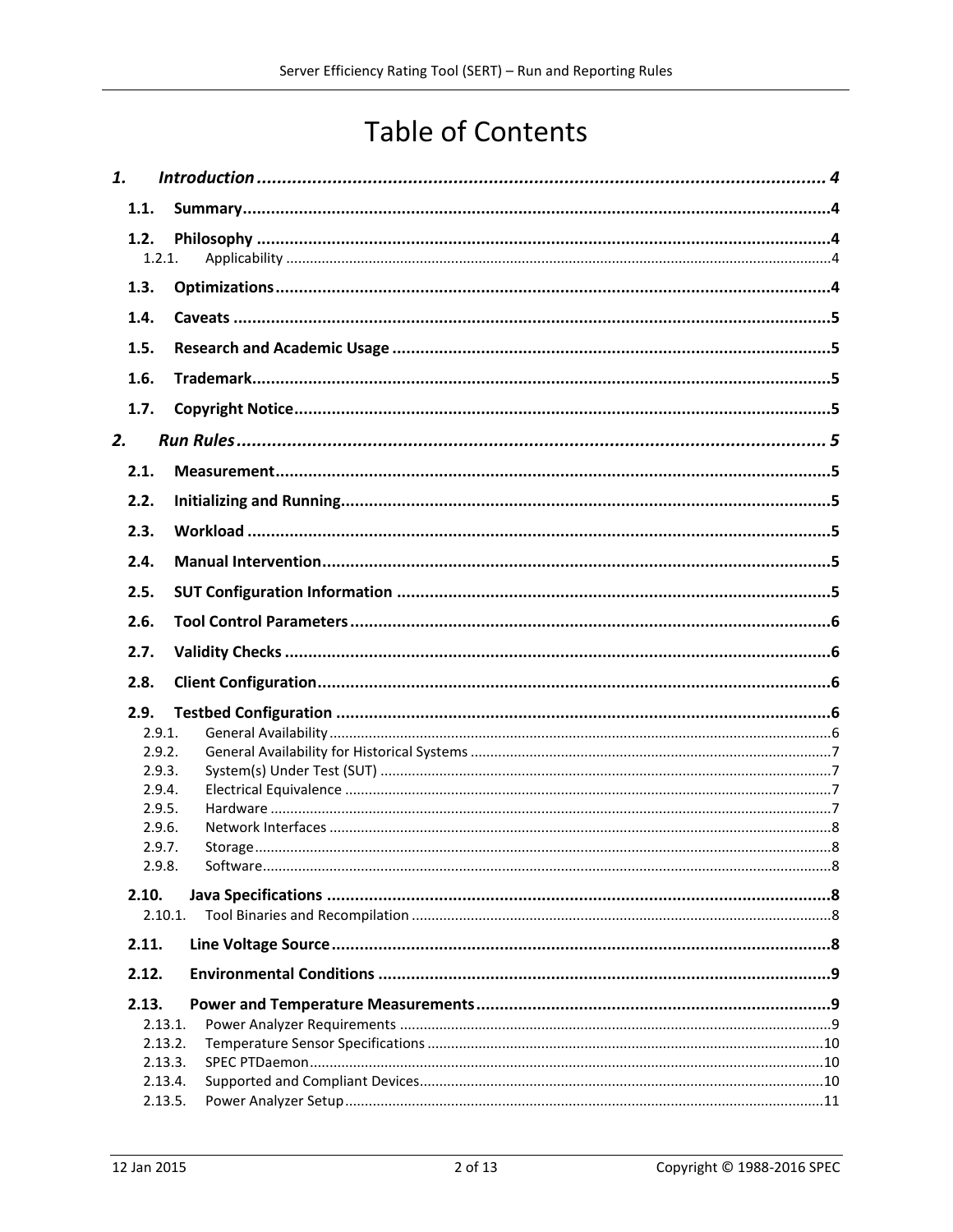|        | 2.13.6.<br>2.13.7. |  |  |
|--------|--------------------|--|--|
| 3.     |                    |  |  |
| 3.1.   |                    |  |  |
| 3.1.1. |                    |  |  |
| 3.1.2. |                    |  |  |
| 3.2.   |                    |  |  |
| 3.3.   |                    |  |  |
| 3.3.1. |                    |  |  |
| 3.3.2. |                    |  |  |
| 3.3.3. |                    |  |  |
| 3.4.   |                    |  |  |
| 3.5.   |                    |  |  |
| 3.6.   |                    |  |  |
| 3.7.   |                    |  |  |

| <b>SVN Revision:</b> | 2001                |
|----------------------|---------------------|
| SVN Date:            | 2016/01/13 02:28:22 |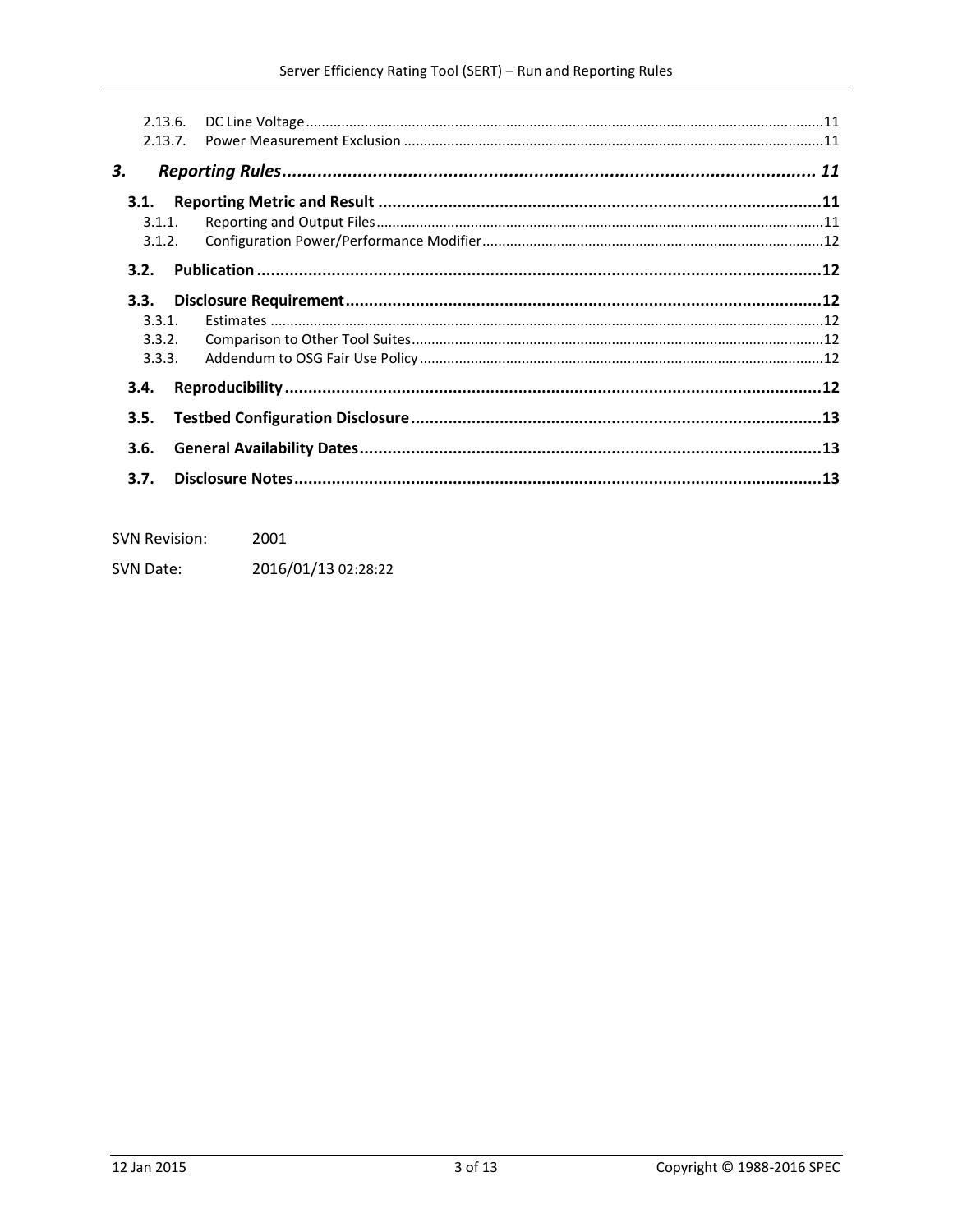# <span id="page-3-0"></span>**1. Introduction**

# <span id="page-3-1"></span>**1.1. Summary**

The Server Efficiency Rating Tool (SERT)<sup>TM</sup> was created by Standard Performance Evaluation Corporation (SPEC), the world's leading organization for benchmarking expertise, at the request of the US Environmental Protection Agency (EPA). It is intended to measure server energy efficiency, initially as part of the second generation of the US EPA ENERGY STAR for Computer Servers program. SPEC anticipates usage by other regulatory programs worldwide. Designed to be simple to configure and use via a comprehensive graphical user interface, the SERT uses a set of synthetic worklets to test discrete system components such as memory and storage, providing detailed power consumption data at different load levels. Results are provided in both machine- and human-readable forms, enabling automatic submission to government-sponsored certification programs as well as summary and detail reports for use by potential customers.

These rules abide by the norms laid down by SPEC in order to ensure that results generated with this tool are meaningful, comparable to other generated results, and repeatable, with documentation covering factors pertinent to reproducing the results. Per the SPEC license agreement, all results must adhere to these Run and Reporting Rules. These rules describe what it takes to create valid SERT scores, not necessarily what the regulatory agency requires to comply with their program. To check for possible updates to the Run and Reporting Rules, please se[e http://www.spec.org/sert/docs/SERT-Run\\_and\\_Reporting\\_rules.pdf.](http://www.spec.org/sert/docs/SERT-Run_and_Reporting_rules.pdf)

# <span id="page-3-2"></span>**1.2. Philosophy**

SPEC believes the user community will benefit from an objective series of tool results, which can serve as a common reference and be considered as part of an evaluation process. SPEC expects that any public use of results from this tool suite must be for server configurations that are commercially available.

For results to be valid, SPEC requires:

- Proper use of the SERT as provided.
- Availability of an appropriate Full Disclosure Report (FDR).
- Availability of the hardware and software used.

#### <span id="page-3-3"></span>**1.2.1. Applicability**

SPEC intends that this tool measures the AC power and performance of computer servers for use by various energy efficiency programs.

The AC power consumption measured by this tool should not be assumed to represent the AC power consumption of other applications on the same hardware.

While this tool was designed to be a measure of computer servers, SPEC acknowledges that it may also be used to measure other classes of computing devices. Given the speed of technology advances in the industry, SPEC does not arbitrarily restrict the type of system on which the SERT is used. However, the SERT workload is not representative of workstation and client workloads.

# <span id="page-3-4"></span>**1.3. Optimizations**

The SERT is developed for out-of-the-box configurations. Limited tuning has been implemented to ensure consistency across architectures.

SPEC is aware that it is sometimes difficult to draw an exact line between legitimate optimizations and optimizations that specifically target the SERT. However, with the rules below, SPEC wants to increase the awareness of implementers and end users of issues of unwanted tool-specific optimizations:

• Software used must generate correct code.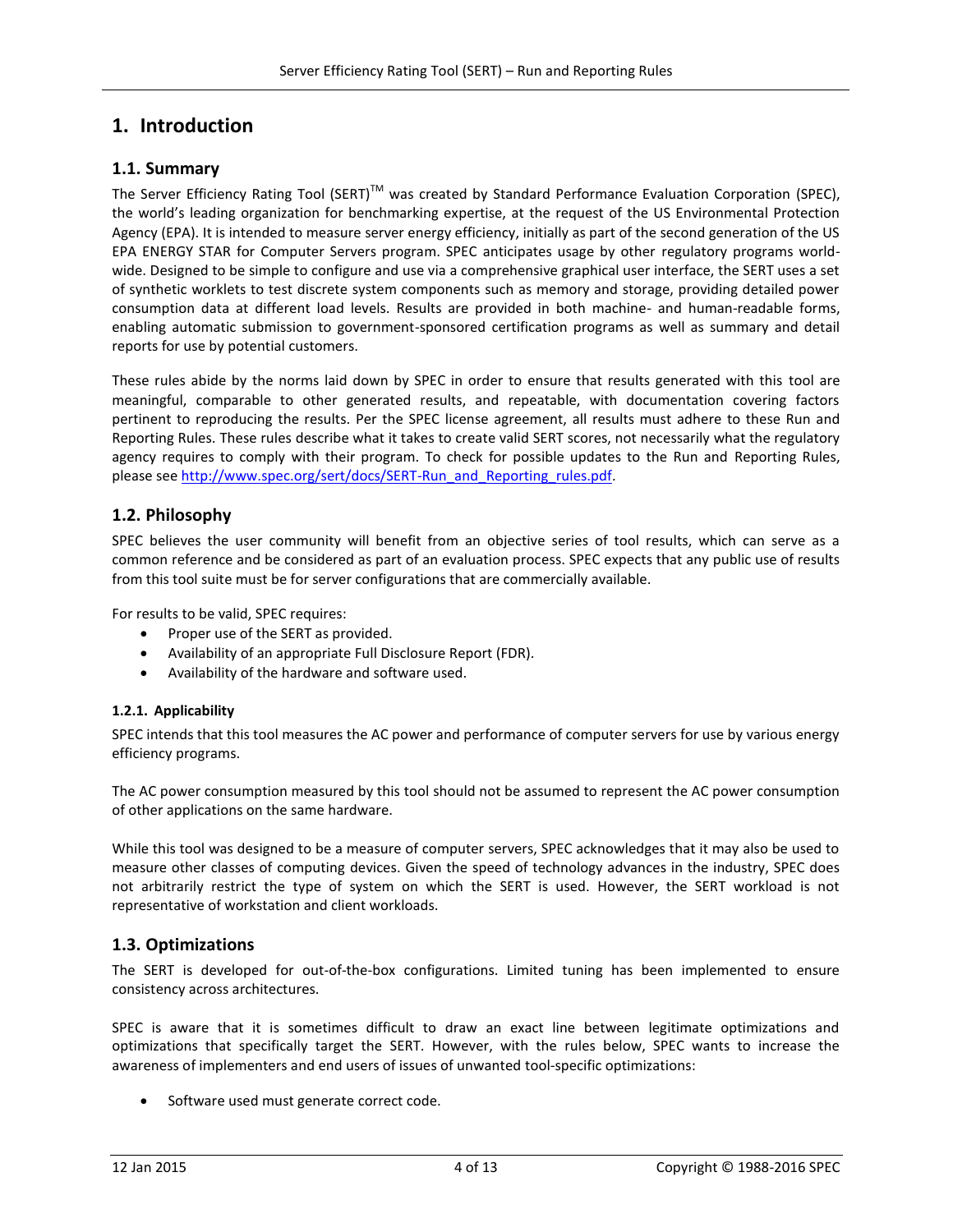- Hardware and/or software optimizations must improve AC power consumption and/or performance for a class of programs, where the class of programs must be larger than the SERT.
- The vendor encourages the implementation for general use.
- The implementation is generally available, documented, and supported by the providing vendor(s).

#### <span id="page-4-0"></span>**1.4. Caveats**

SPEC reserves the right to investigate any case where it appears that these guidelines and the associated Run and Reporting Rules have not been followed. SPEC may request that the claim be withdrawn from any public forum in which it appears and that the tester correct any deficiency in the product or process before submitting or publishing future results.

SPEC reserves the right to adapt the SERT, workloads/worklets, and rules of the SERT as deemed necessary to preserve the goal of fair measurements. SPEC will notify members and licensees whenever it makes changes to the tool and may rename the metrics.

#### <span id="page-4-1"></span>**1.5. Research and Academic Usage**

SPEC encourages the use of the SERT by the Research and Academic Community; please consult the SPEC Fair Use Rule for Research and Academic Usage at [http://www.spec.org/fairuse.html#Academic.](http://www.spec.org/fairuse.html#Academic)

#### <span id="page-4-2"></span>**1.6. Trademark**

SPEC and the names SERT, SPECpower ssj, and SPEC PTDaemon are trademarks of the Standard Performance Evaluation Corporation. Additional product and service names mentioned herein may be the trademarks of their respective owners.

# <span id="page-4-3"></span>**1.7. Copyright Notice**

Copyright © 1988-2016 Standard Performance Evaluation Corporation (SPEC). All rights reserved.

# <span id="page-4-4"></span>**2. Run Rules**

#### <span id="page-4-5"></span>**2.1. Measurement**

The SERT must be used to run as defined in these procedures to produce measured valid results. The SERT scores are a function of the workload (see section [2.3\)](#page-4-7), and the defined control parameters (see section [2.6\)](#page-5-0). The SERT results are not comparable to power and performance metrics from any other application.

#### <span id="page-4-6"></span>**2.2. Initializing and Running**

For guidance, please consult the latest User Guide (http://www.spec.org/sert/docs/SERT-User Guide.pdf) and Measurement Setup Guide (http://www.spec.org/power/docs/SPECpower-Measurement Setup Guide.pdf).

#### <span id="page-4-7"></span>**2.3. Workload**

The SERT exercises multiple worklets in a Java framework. A detailed description can be found in the latest version of the design document on SPEC's website [\(http://www.spec.org/sert/docs/SERT-Design\\_Document.pdf\)](http://www.spec.org/sert/docs/SERT-Design_Document.pdf).

# <span id="page-4-8"></span>**2.4. Manual Intervention**

No manual intervention or optimization of the Controller, SUT, or its internal and external environment is allowed during the measurement run.

# <span id="page-4-9"></span>**2.5. SUT Configuration Information**

The configuration information used to generate the final report must be populated accurately by the tester.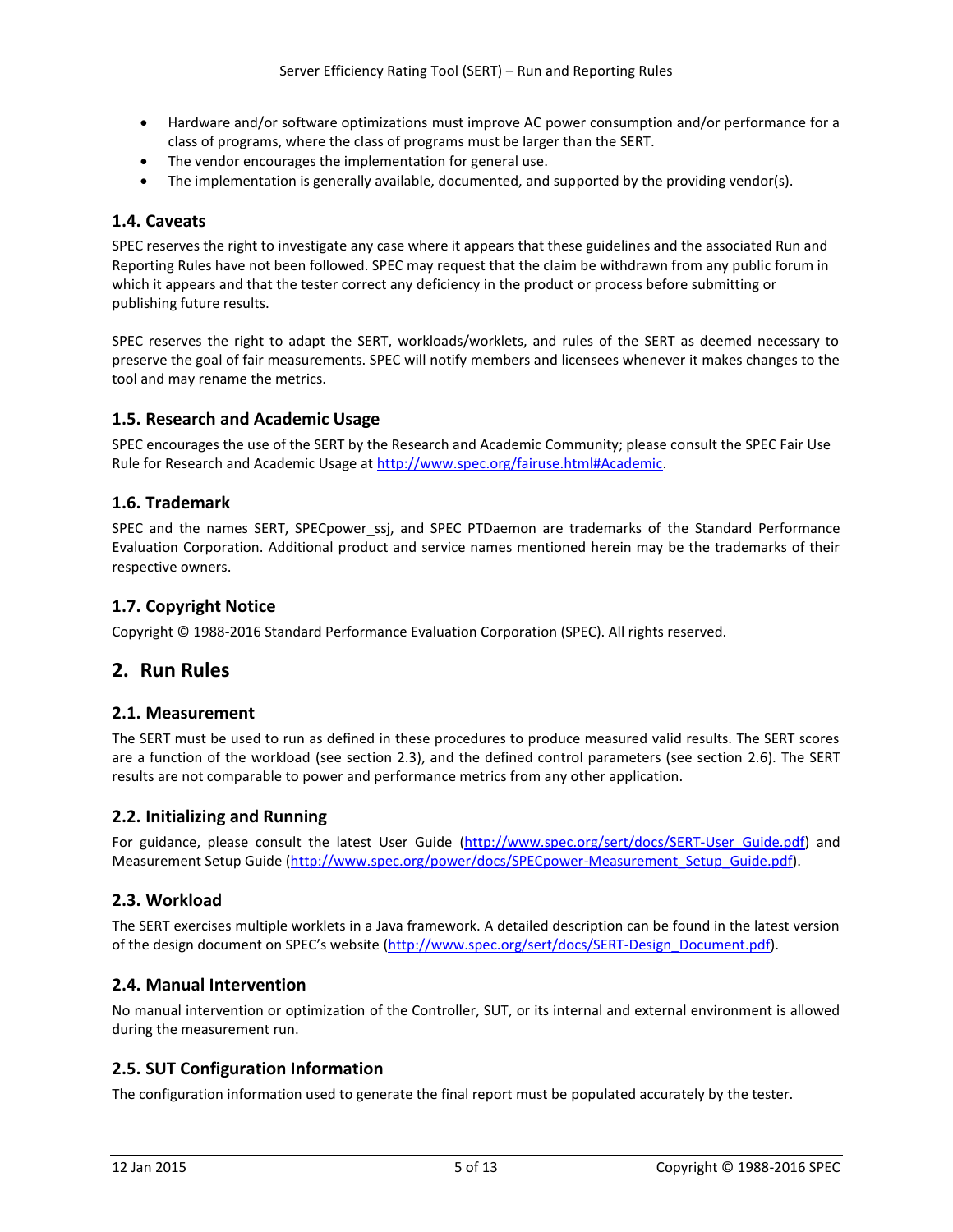# <span id="page-5-0"></span>**2.6. Tool Control Parameters**

The "config-all.xml" file is the default file which includes the control parameters for the SERT; most of them cannot be changed without causing the result to be marked as invalid.

# <span id="page-5-1"></span>**2.7. Validity Checks**

The run output file is checked for conformance to the Run and Reporting Rules. Validity messages are displayed in the report for different levels of potential issues. Some messages mark the results non-compliant; others indicate correctable issues or are informational. Regardless, the tool will run to completion producing a report that may not be valid for publication. Automatic validity checks are not exhaustive. Compliance with all other rules in this document is still required.

# <span id="page-5-2"></span>**2.8. Client Configuration**

JVMs are capable of modifying their behavior based on flags. Only Client Configurations (JVM options and JVM count) that are documented for the measurement environment [http://www.spec.org/sert/docs/SERT-](http://www.spec.org/sert/docs/SERT-JVM_Options-110.html)[JVM\\_Options-110.html](http://www.spec.org/sert/docs/SERT-JVM_Options-110.html) are allowed for valid measurements. Influencing the behavior of the JVM through other means is strictly forbidden.

# <span id="page-5-3"></span>**2.9. Testbed Configuration**

These requirements apply to all hardware and software components used in producing a SERT result, including the SUT, network, and Controller.

- Any deviations from the standard default configuration for the testbed components must be documented so an independent party would be able to reproduce the configuration and the result without any further assistance.
- The Controller must be a physically different system than the SUT.
- The JVM director and all instances of the SPEC PTDaemon must run on the Controller.

#### <span id="page-5-4"></span>**2.9.1. General Availability**

Availability requirements are defined by the regulatory agency in charge of the specific energy-efficiency program that is using data from the SERT.

The entire SUT must be comprised of components that are generally available on or before the date of publication, or must be generally available within three months of the first publication of these results.

Products are considered generally available if they are orderable by ordinary customers and ship within a reasonable time frame. This time frame is a function of the product size and classification and common practice. Some limited quantity of the product must have shipped on or before the close of the stated availability window. Shipped products do not have to match the tested configuration in terms of CPU count, memory size, and disk count or size, but the tested configuration must be available to ordinary customers. The availability of support and documentation of the products coincide with the release of the products.

Hardware products that are still supported by their original or primary vendor may be used if their original general availability date was within the last five years. The five-year limit is waived for hardware used in controller systems.

Software products that are still supported by their original or primary vendor may be used if their original general availability date was within the last three years.

Information must be provided in the disclosure to identify any component that is no longer orderable by ordinary customers. See <http://www.spec.org/osg/policy.html#AppendixC> – OSG Policy / Appendix C - Guidelines for General Availability.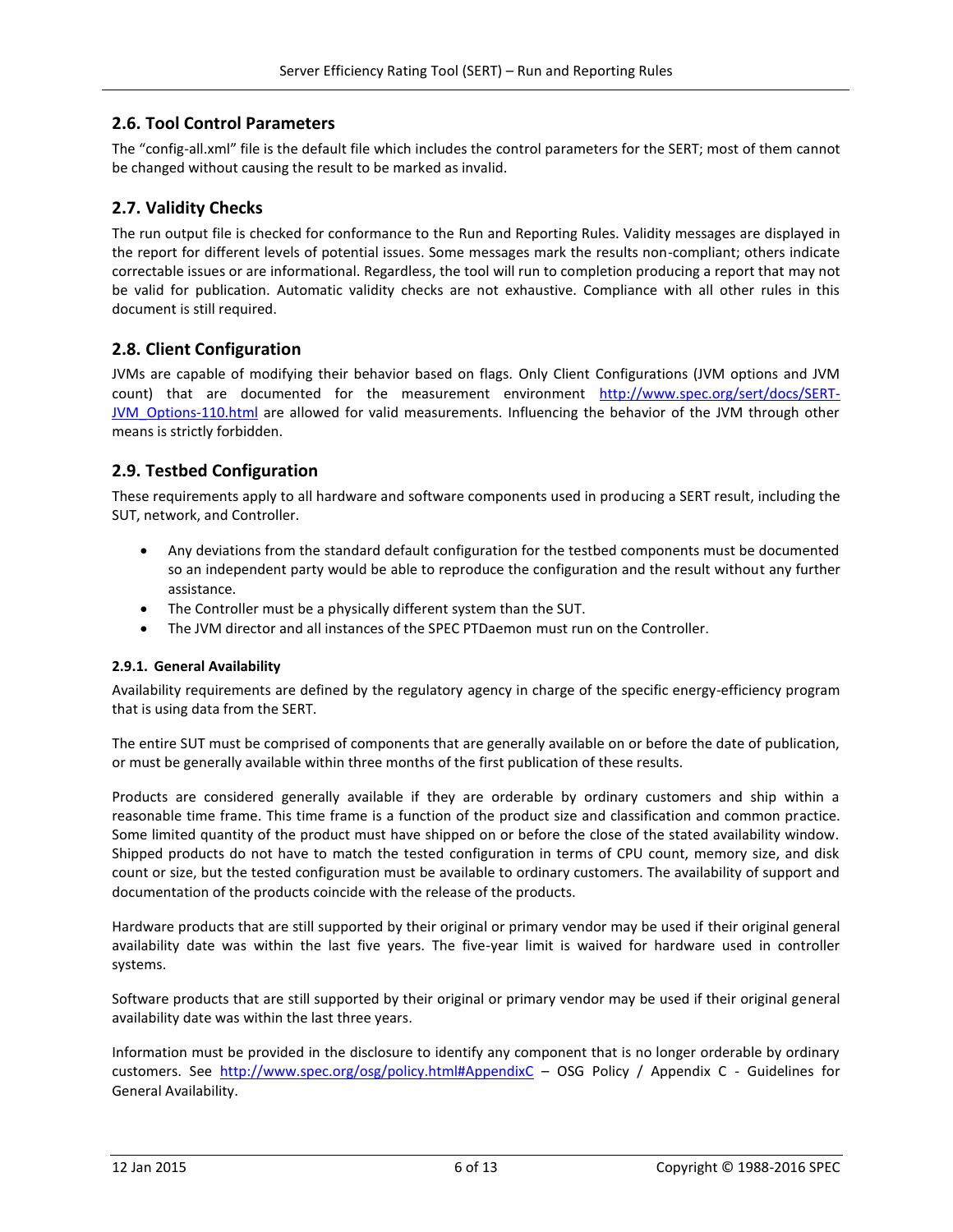#### <span id="page-6-0"></span>**2.9.2. General Availability for Historical Systems**

Please see OSG Policy section 2.3.5 on SUT Availability for Historical Systems [http://www.spec.org/osg/policy.html#s2.3.5.](http://www.spec.org/osg/policy.html#s2.3.5)

#### <span id="page-6-1"></span>**2.9.3. System(s) Under Test (SUT)**

The SUT may be a single stand-alone server or a multi-node set of servers as described below in the following sections.

Only identical servers are allowed in a multi-node SUT configuration; each must be identically configured. This requirement is for servers that execute the workload of the tool, and it does not include components that support these servers, e.g., storage-blades, controllers, and shared appliances, which must be included in the power measurement.

All installed server-nodes must run the SERT, e.g., a multi-node SUT with eight installed servers must run the tool code on all eight nodes.

All software required to run the SERT must be installed on and executed from a nonvolatile storage device which is considered part of the SUT.

Storage external to the enclosure is allowed only if no other means of storage is available, e.g., server internal storage, storage blade, or enclosure storage. The power consumption of this external storage must be measured as part of the SUT.

#### <span id="page-6-2"></span>**2.9.4. Electrical Equivalence**

Each SERT result submitted or made public must be for an actual run of the tool on the SUT named in the result. Electrically equivalent results are not allowed.

#### <span id="page-6-3"></span>**2.9.5. Hardware**

Any hardware configuration of one or more systems and supporting components that is sufficient to install, start, and run the tool to completion in compliance with these run rules must be considered a compliant configuration.

External devices required for initial setup or maintenance of the SUT, but not required for normal operation or for running the tool (e.g., an external optical drive used for OS installation), may be removed prior to the tool being started.

If the model name or product number implies a specific hardware configuration, these specific components cannot be removed from the hardware configuration but may be upgraded. Any upgrades are subject to the support, availability, and reporting requirements of this document. For example, if the SUT is available from the vendor only with dual power supplies, both supplies must be installed and measured during the tool run. The power supplies may be upgraded if the vendor offers and supports such an upgrade, and the upgrade must be documented in the tool disclosure report.

A video monitor, if configured, may be powered by a separate power source and need not be included in the power measurement of the SUT.

The components are required to be:

- specified using customer-recognizable names,
- documented and supported by the providing vendor, and
- of production quality.

Any tuning or deviation from the default installation or configuration of hardware components, which is not expressly allowed in this document, is disallowed. This includes BIOS settings, power saving options in the system board management, or upgrade of default components.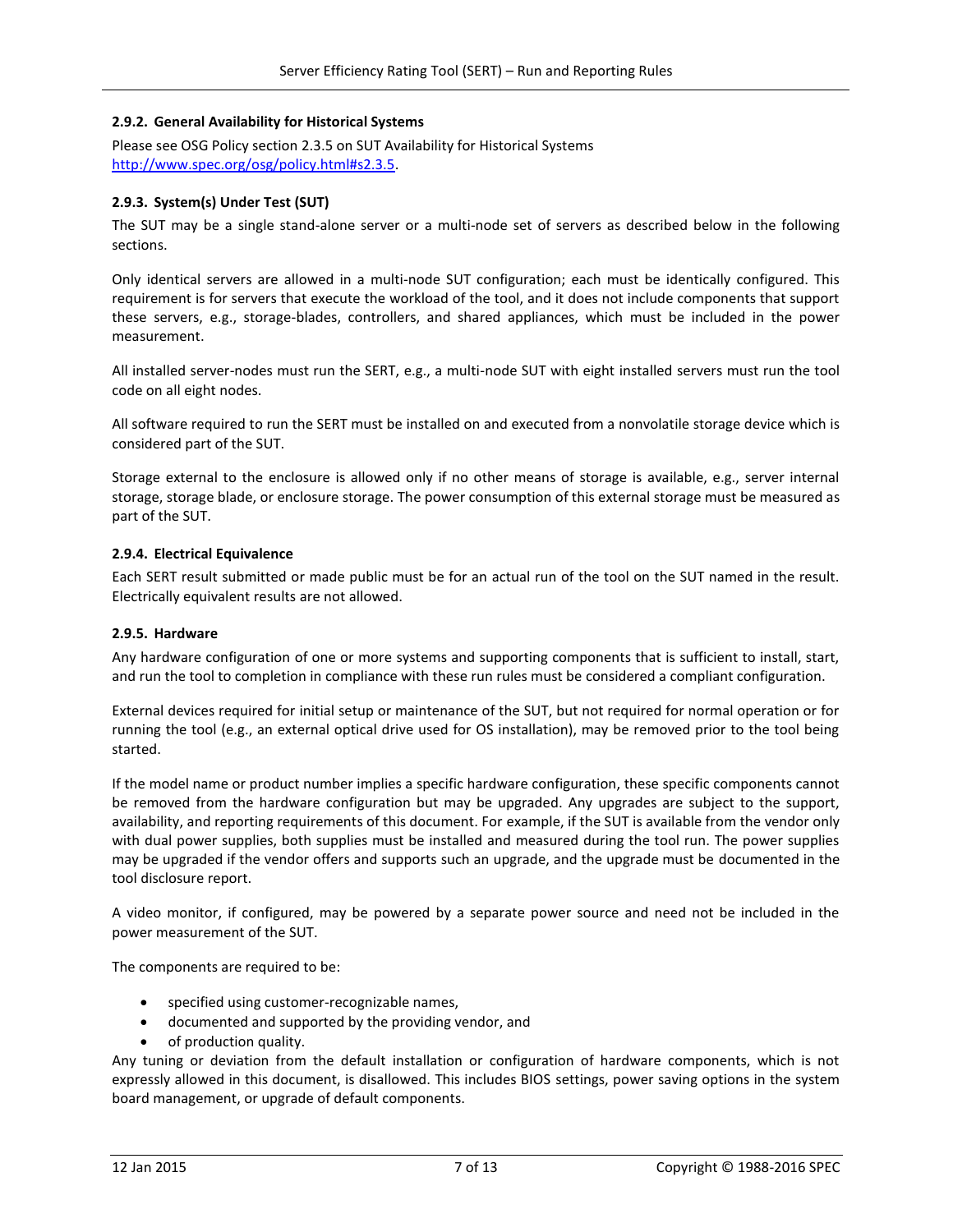#### <span id="page-7-0"></span>**2.9.6. Network Interfaces**

At least one port of the SUT's fastest network interface controller must be connected.

#### <span id="page-7-1"></span>**2.9.7. Storage**

If available, write caches in the storage subsystems (e.g., disk and RAID controllers) must be disabled or set to write-through mode. For systems where disabling either of the caches is not supported, a statement must be added to the SUT notes in the FDR.

#### <span id="page-7-2"></span>**2.9.8. Software**

Required software components per server (host) are:

- Exactly one operating system instance (with one user space), including all modules that are installed during the default installation process.
- If the system uses a hypervisor by default, the SERT may run in a guest instance (virtual machine) of that hypervisor. Only one guest may run on each host. The guest must be configured to use all hardware resources that are not reserved by the hypervisor. Full support for virtualized environments is considered for the future.
- A Java run time environment including one or more instances of a Java Virtual Machine (JVM).
- A 64-bit JVM is required on 64-bit platforms, and a 32-bit JVM is required on 32-bit platforms .

Optional power management software, when installed, must be reported. The operating system must be in a state sufficient to execute a class of server applications larger than the tool alone. Disabling operating system services is forbidden

# <span id="page-7-3"></span>**2.10. Java Specifications**

The tested SUT must be run with one of the JVMs specified in [http://www.spec.org/sert/docs/SERT-JVM\\_Options-](http://www.spec.org/sert/docs/SERT-JVM_Options-110.html)[110.html](http://www.spec.org/sert/docs/SERT-JVM_Options-110.html) that adhere to the Java SE 7 (or higher) specification. Any tested system must include an implementation of the Java Virtual Machine as described by the following references, or as amended by SPEC for later Java versions:

Java Virtual Machine Specification (ISBN-13: 978-0133260441)

#### <span id="page-7-4"></span>**2.10.1. Tool Binaries and Recompilation**

The SERT binaries are provided in jar files containing the Java classes. Valid runs must use the provided jar files and these files must not be updated or modified in any way.

# <span id="page-7-5"></span>**2.11. Line Voltage Source**

The preferred line voltage source used for measurements is the main AC power as provided by local utility companies. Power generated from other sources often has unwanted harmonics which are incapable of being measured correctly by many power analyzers, and thus, would generate inaccurate results.

The AC Line Voltage Source needs to meet the following characteristics:

- Frequency: (50Hz or 60Hz)  $\pm$  1%
- Voltage in rms: (100V, 110V, 120V, 200V, 208V, 220V, 230V, 240V or 400V) ± 5%

The usage of an uninterruptible power source (UPS) as the line voltage source is allowed, but the voltage output must be a pure sine-wave. For placement of the UPS, see [2.13.5.](#page-10-0) This usage must be specified in the Notes section of the FDR.

Systems that are designed to be able to run normal operations without an external source of power cannot be used to produce valid results. Some examples of disallowed systems are notebook computers, hand-held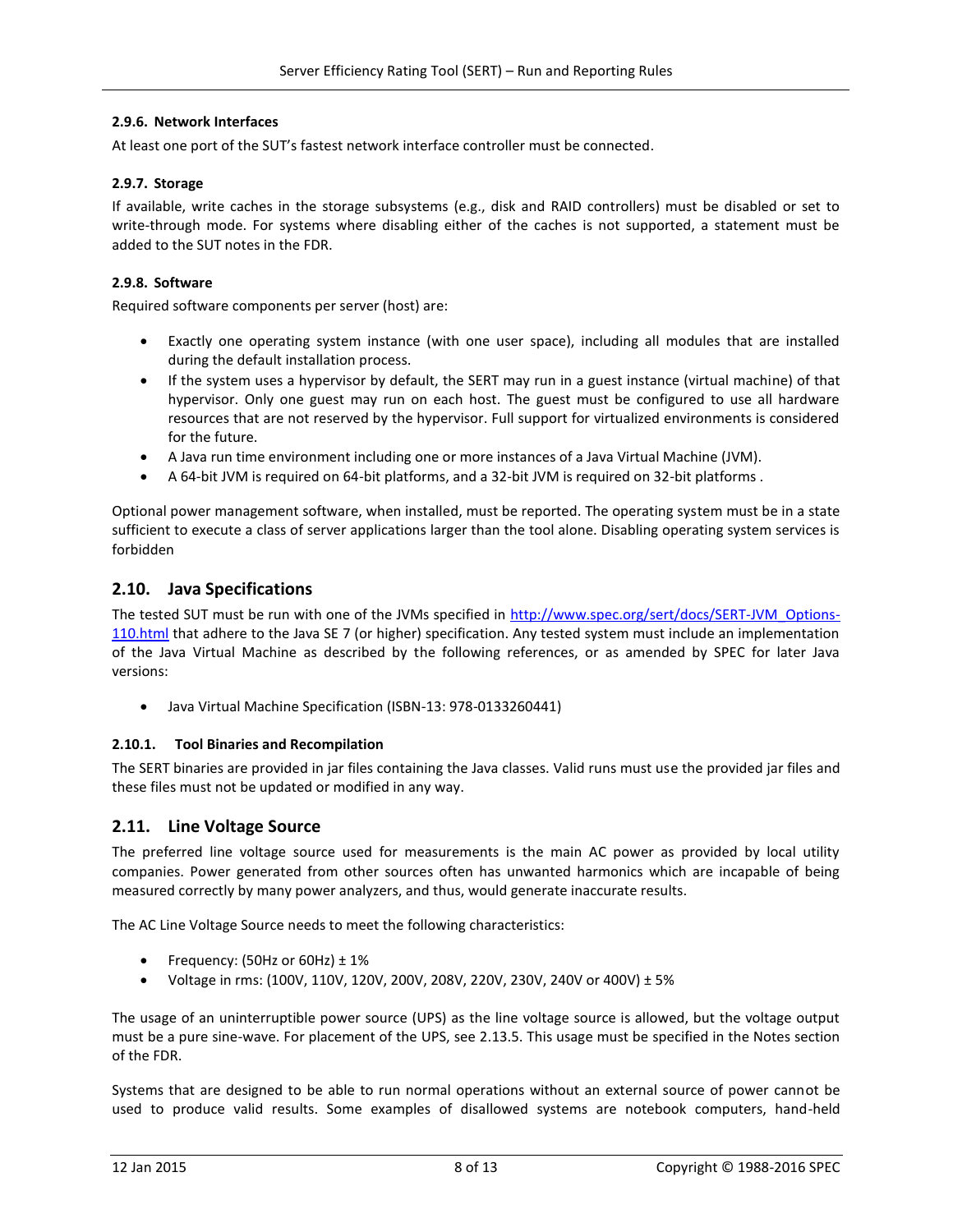computers/communication devices, and servers that are designed to frequently operate on integrated batteries without external power.

Systems with batteries intended to preserve operations during a temporary lapse of external power, or to maintain data integrity during an orderly shutdown when power is lost, can be used to produce valid tool results. For SUT components that have an integrated battery, the battery must be fully charged at the end of each of the measurement intervals, and proof must be provided that it is charged at least to the level of charge at the beginning of the interval.

Note that integrated batteries that are intended to maintain such things as durable cache in a storage controller can be assumed to remain fully charged. The above paragraph is intended to address "system" batteries that can provide primary power for the SUT.

If an unlisted AC line voltage source is used, a reference to the standard must be provided to SPEC. DC line voltage sources are currently not supported.

For situations in which the appropriate voltages are not provided by local utility companies (e.g., measuring a server in the United States which is configured for European markets, or measuring a server in a location where the local utility line voltage does not meet the required characteristics), an AC power source may be used, and the power source must be specified in the Notes section of the disclosure report. In such situations, the following requirements must be met, and the relevant measurements or power source specifications disclosed in the general notes section of the disclosure report:

- Total Harmonic Distortion of source voltage (loaded), based on IEC standards: < 5%
- The AC power source needs to meet the frequency and voltage characteristics previously listed in this section.
- The AC power source must not manipulate its output in a way that would alter the power measurements compared to a measurement made using a compliant line voltage source without the power source.

The intent is that the AC power source does not interfere with measurements such as power factor by trying to adjust its output power to improve the power factor of the load.

# <span id="page-8-0"></span>**2.12. Environmental Conditions**

Power measurements need to be taken in an environment representative of the majority of usage environments. The intent is to discourage extreme environments that may artificially impact power consumption or performance of the server, before and during the SERT run.

The following environmental conditions need to be met:

- Ambient temperature lower limit: 20°C
- Ambient temperature upper limit: within documented operating specification of the SUT
- Elevation: within documented operating specification of the SUT
- Humidity: within documented operating specification of the SUT
- Overtly directing air flow in the vicinity of the measured equipment in a way that would be inconsistent with normal data center practices is not allowed.

# <span id="page-8-1"></span>**2.13. Power and Temperature Measurements**

The SERT provides the ability to automatically gather measurement data from accepted power analyzers and temperature sensors and integrate that data into the SERT scores. It will be required that the analyzers and sensors must be supported by the measurement framework, and must be compliant with the specifications in this section.

#### <span id="page-8-2"></span>**2.13.1. Power Analyzer Requirements**

To ensure comparability and repeatability of power measurements, the following attributes for the power measurement device are required for the SERT. Please note that a power analyzer may meet these requirements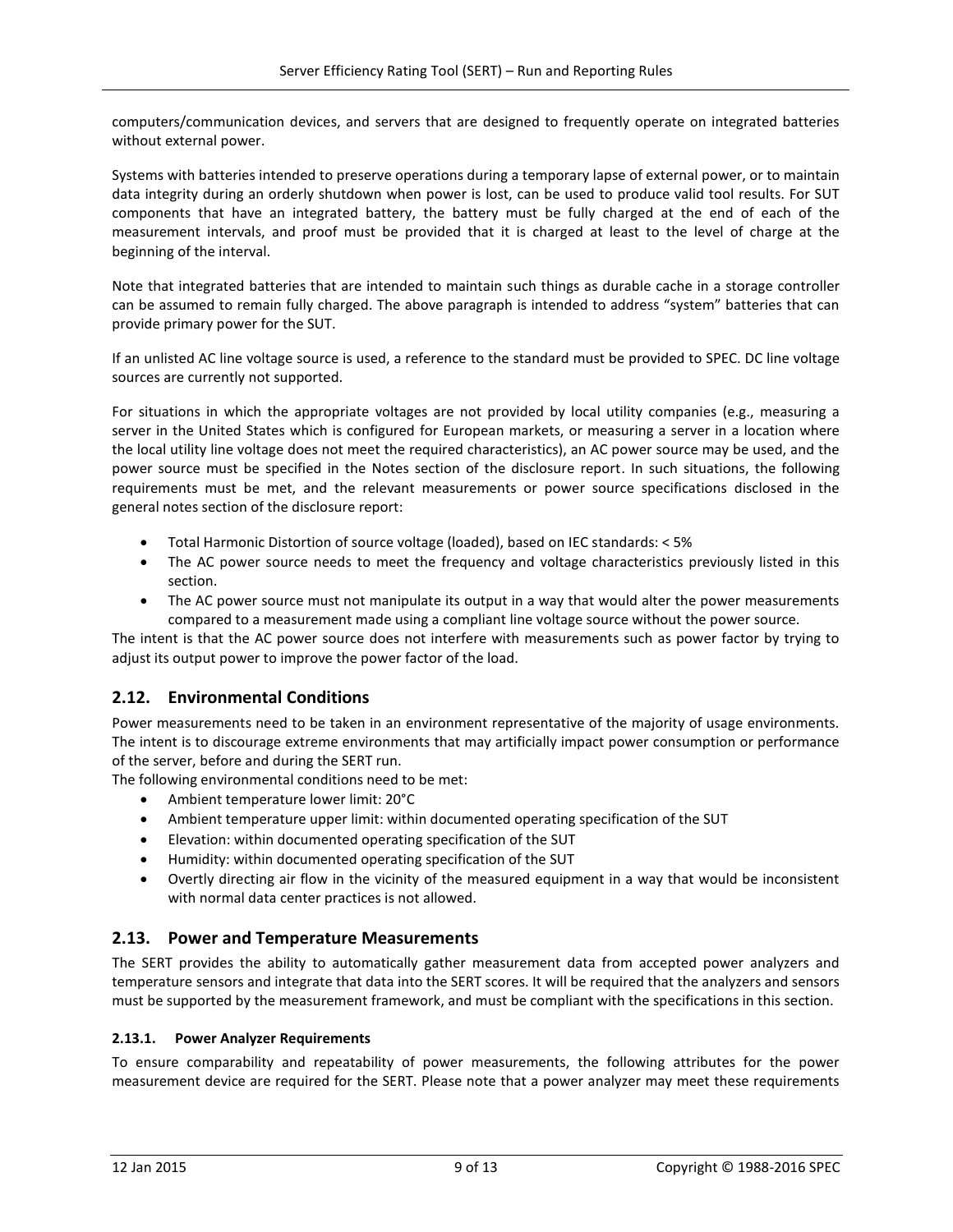when used in some power ranges, but not in others, due to the dynamic nature of power analyzer Accuracy and Crest Factor. The usage of power analyzer's auto-ranging function is not permitted.

- **Measurements** The analyzer must report true RMS power (watts) and at least two of the following measurement units: voltage, amperes, and power factor.
- **Accuracy** Measurements must be reported by the analyzer with an overall uncertainty of 1% or better for the ranges measured during the benchmark run. Overall uncertainty means the sum of all specified analyzer uncertainties for the measurements made during the benchmark run.
- **Calibration** The analyzer must be able to be calibrated by a standard traceable to NIST (U.S.A.) (http://nist.gov) or a counterpart national metrology institute in other countries. The analyzer must have been calibrated within the past year.
- **Crest Factor** The analyzer must provide a current crest factor of a minimum value of 3. For analyzers which do not specify the crest factor, the analyzer must be capable of measuring an amperage spike of at least three times the maximum amperage measured during any one-second sample of the benchmark run.
- **Logging** The analyzer must have an interface that allows its measurements to be read by the SPEC PTDaemon. The reading rate supported by the analyzer must be at least one set of measurements per second, where set is defined as watts, and at least two of the following readings: voltage, amperes, and power factor. The data averaging interval of the analyzer must be either one (preferred) or two times the reading interval. "Data averaging interval" is defined as the time period over which all samples captured by the high-speed sampling electronics of the analyzer are averaged to provide the measurement set.

#### Examples:

An analyzer with a vendor-specified accuracy of +/- 0.5% of reading +/- 4 digits, used in a test with a maximum power value of 200W, would have an "overall" accuracy of (((0.5%\*200W)+0.4W)=1.4W/200W) or 0.7% at 200W.

An analyzer with a wattage range 20-400W, with a vendor-specified accuracy of +/- 0.25% of range +/- 4 digits, used in a test with a maximum power value of 200W, would have an "overall" accuracy of (((0.25%\*400W)+0.4W)=1.4W/200W) or 0.7% at 200W.

# <span id="page-9-0"></span>**2.13.2. Temperature Sensor Specifications**

Temperature must be measured no more than 50mm in front of (upwind of) the main airflow inlet of the SUT. To ensure comparability and repeatability of temperature measurements, SPEC requires the following attributes for the temperature measurement device used during the SERT run:

- Logging The sensor must have an interface that allows its measurements to be read by the SERT harness. The reading rate supported by the sensor must be at least four samples per minute.
- Accuracy Measurements must be reported by the sensor with an overall accuracy of +/- 0.5 degrees Celsius or better for the ranges measured during the SERT run.

# <span id="page-9-1"></span>**2.13.3. SPEC PTDaemon**

SPEC PTDaemon (also known as power/temperature daemon, PTD, or ptd) is used by the SERT to offload the work of controlling a power analyzer or temperature sensor during measurement intervals to a system other than the SUT. It hides the details of different power analyzer interface protocols and behaviors from the SERT software, presenting a common TCP-IP-based interface that can be readily integrated into different benchmark harnesses.

#### <span id="page-9-2"></span>**2.13.4. Supported and Compliant Devices**

The SERT will utilize SPEC's accepted measurement devices list and SPEC PTDaemon update process. See Device List a[t http://www.spec.org/power/docs/SPECpower-Device\\_List.html](http://www.spec.org/power/docs/SPECpower-Device_List.html) for a list of currently supported (by the SPEC PTDaemon) and compliant (in specifications) power analyzers and temperature sensors.

The process to add software support for a power analyzer or temperature sensor to the infrastructure can be found on the Power Analyzer Acceptance Process page at [http://www.spec.org/power/docs/SPEC-](http://www.spec.org/power/docs/SPEC-Power_Analyzer_Acceptance_Process.pdf)[Power\\_Analyzer\\_Acceptance\\_Process.pdf.](http://www.spec.org/power/docs/SPEC-Power_Analyzer_Acceptance_Process.pdf)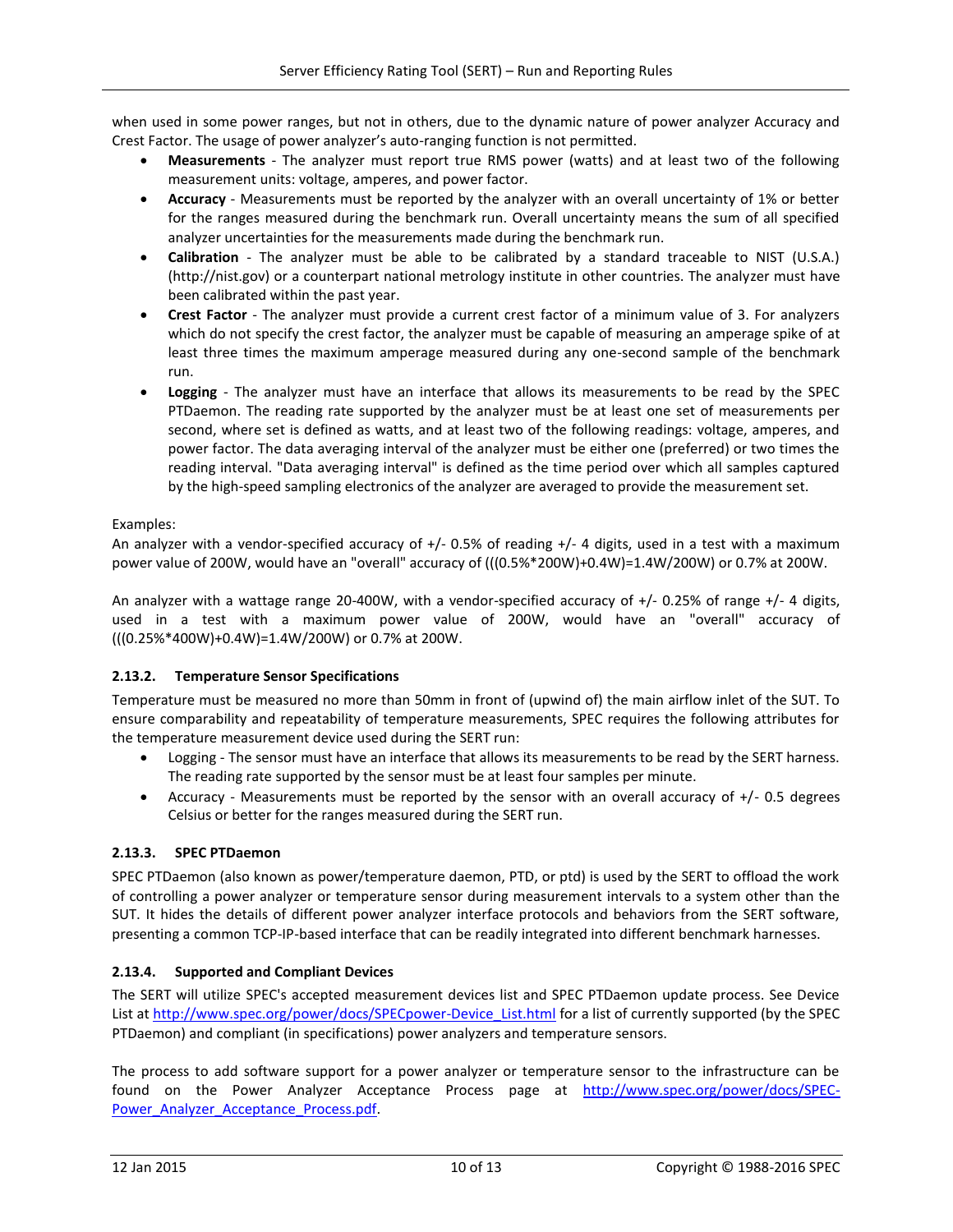#### <span id="page-10-0"></span>**2.13.5. Power Analyzer Setup**

The power analyzer must be located between the AC line voltage source and the SUT. No other active components are allowed between the AC line voltage source and the SUT. Power analyzer configuration settings that are set by the SPEC PTDaemon must not be manually overridden.

#### <span id="page-10-1"></span>**2.13.6. DC Line Voltage**

SPEC PTDaemon is neither supported nor tested with DC loads today and currently no resources are devoted to including this support. The SPECpower Committee is in favor of including DC support if new resources from companies whose focus is DC computing become available to the SPECpower Committee to address the development and support opportunities.

Additionally, directly comparing servers powered by AC against servers powered by DC is not appropriate, since the AC-DC conversion losses are not included in DC-powered server. Therefore, the SPECpower Committee recommends creating a separate category for DC-powered servers.

#### <span id="page-10-2"></span>**2.13.7. Power Measurement Exclusion**

Switches (network or KVM) need not be included in the power measurement of the SUT for a multi-node configuration.

# <span id="page-10-3"></span>**3. Reporting Rules**

In order to publicly disclose the SERT results, the tester must adhere to these reporting rules in addition to having followed the Run Rules above. The goal of the reporting rules is to ensure the system under test is sufficiently documented so that someone could reproduce the test and its results and to ensure that the tester has complied with the Run Rules.

# <span id="page-10-4"></span>**3.1. Reporting Metric and Result**

While the SERT is not intended to be a benchmark, nevertheless as a rating tool, it must produce a metric or score(s) indicative of the efficiency of the SUT.

Since different architectures perform differently on different workloads, the SERT is composed of several discreet worklets to further ensure architecture neutrality. Each worklet will produce a measure representing the performance and power consumption achieved by the SUT.

In the 1.x.y release of the SERT, individual worklet measurements will be normalized relative to an arbitrarily selected baseline. No summation of metrics across multiple worklets is planned. The complexity of performance and power measures across components at multiple target load levels makes creation of a metric difficult. Therefore, it is recommended to implement a ~9-12 month reporting-only phase first. Once a sufficient level of data is collected from report-only submissions, SPEC plans to recommend a data-driven metric and scoring algorithm. The results that are produced by the SERT are separate from the rating of the different energyefficiency regulatory programs. The SUT might be placed in different categories of the energy-efficiency regulatory programs.

#### <span id="page-10-5"></span>**3.1.1. Reporting and Output Files**

The SERT produces multiple reports, and includes code that will ensure the authenticity of the reports.

In order to reduce the effort of displaying and/or storing the desired information, the primary report is generated in the XML format. This report contains all the information regarding the SERT run, including all hardware and software configuration information of the Controller, the SUT, and the SERT workloads. It also includes all pertinent information about the worklets such as JVM affinity, options, and other launch settings, along with the resulting performance, power, and efficiency results.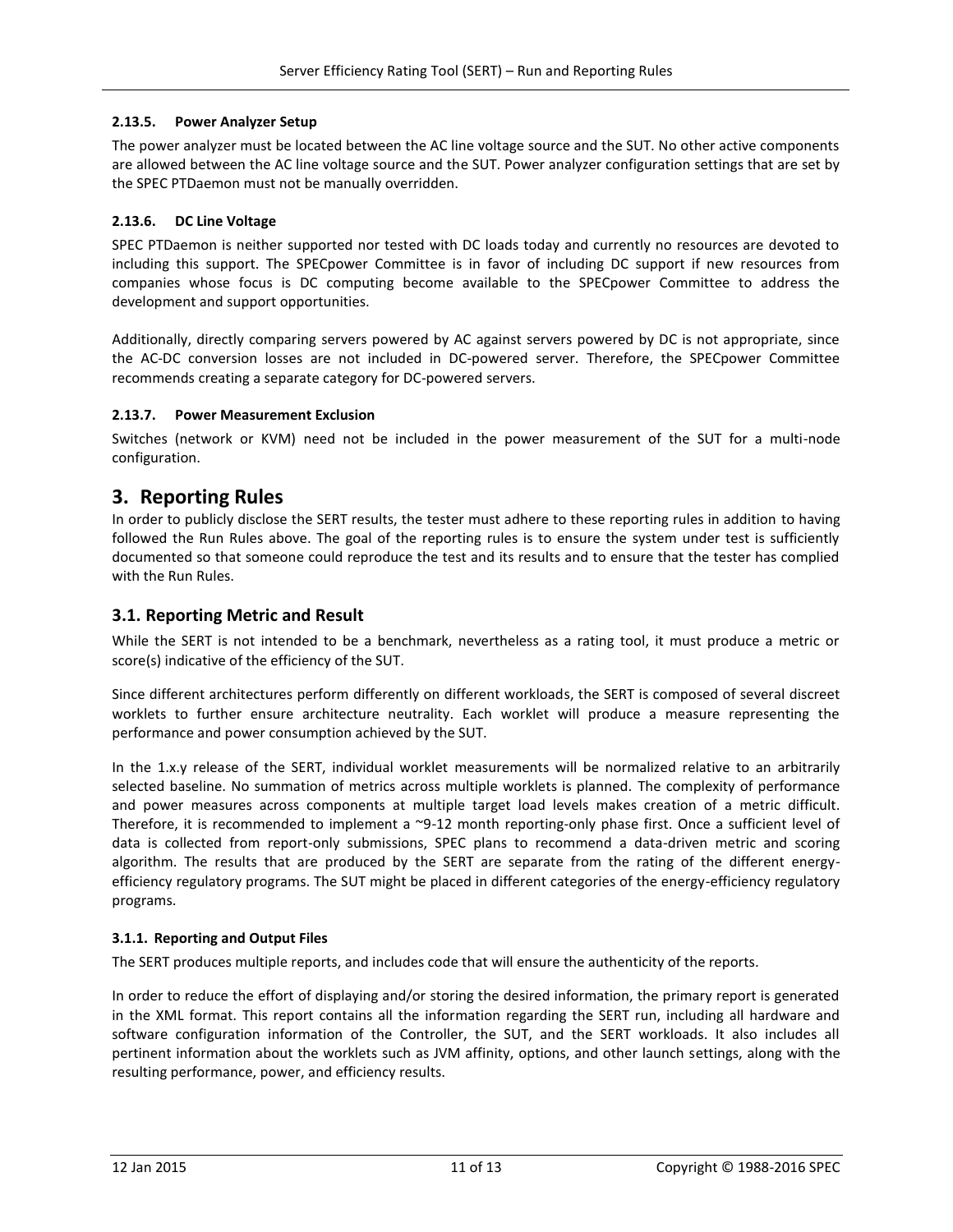In addition, multiple human readable versions of the report are also generated, two HTML and two plain text. These reports are designed to be viewed on a screen with minimum width of 1280 pixels and contain a subset of data that is derived from the primary XML report. The names and brief descriptions of the reports are given below:

- The first HTML report, named "results.html", contains all pertinent hardware and software information about the test environment, including the SUT, and the resulting aggregate performance, power consumed, and efficiency score achieved by the different worklets.
- The second report, named "results.txt" contains the same information as the results.html file above, only it is in a plain text format.
- The third report is in HTML format as well, and is named "results-details.html" and contains all the information present in the results.html file above, along with a detailed breakdown of the performance and power at each load level for all the worklets. In addition, for each worklet, the run-time parameters such as number of CPUs, threads, and command line options are captured.
- The fourth report, named "results-details.txt" contains the same information as the results-details.html file above, only it is in a plain text format.

#### <span id="page-11-0"></span>**3.1.2. Configuration Power/Performance Modifier**

These are "substitutions" for real measurements for items the SERT cannot measure or for which the performance cannot be determined (e.g., redundant power supplies) and need to be created during the *Metric and Level Proposal* phase. The design allows for modifiers; nevertheless, SERT 1.1.0 does not implement this feature yet. The intention is to build on data collected from the first version of the SERT to create modifier proposals for a future revision.

#### <span id="page-11-1"></span>**3.2. Publication**

Any entity choosing to make statements using the SERT must follow the SPEC Fair Use Rule. Fair Use: Consistency and fairness are guiding principles for SPEC. To help assure that these principles are met, any organization or individual who makes public use of SPEC tool results must do so in accordance with the SPEC Fair Use Rule, posted a[t http://www.spec.org/fairuse.html.](http://www.spec.org/fairuse.html)

#### <span id="page-11-2"></span>**3.3. Disclosure Requirement**

Any entity publically disclosing information associated with a SERT result must be willing to share the results.xml file with SPEC for evaluation purposes. Please see OSG Policy section 2.3.7 on Required Disclosure for Independently Published Results: [http://www.spec.org/osg/policy.html.](http://www.spec.org/osg/policy.html)

#### <span id="page-11-3"></span>**3.3.1. Estimates**

This rule is covered in SPEC Fair Use Rule: [http://www.spec.org/fairuse.html.](http://www.spec.org/fairuse.html)

#### <span id="page-11-4"></span>**3.3.2. Comparison to Other Tool Suites**

This rule is covered in SPEC Fair Use Rule: [http://www.spec.org/fairuse.html.](http://www.spec.org/fairuse.html)

#### <span id="page-11-5"></span>**3.3.3. Addendum to OSG Fair Use Policy**

This rule is covered in SPEC Fair Use Rule: [http://www.spec.org/fairuse.html.](http://www.spec.org/fairuse.html)

#### <span id="page-11-6"></span>**3.4. Reproducibility**

By submitting or publishing a tool disclosure (report), the test sponsor implicitly states that the system performance and power measured is representative of such systems.

SPEC is aware that power or performance results for pre-production systems may sometimes be subject to change, for example, when a last-minute bug fix reduces the final performance.